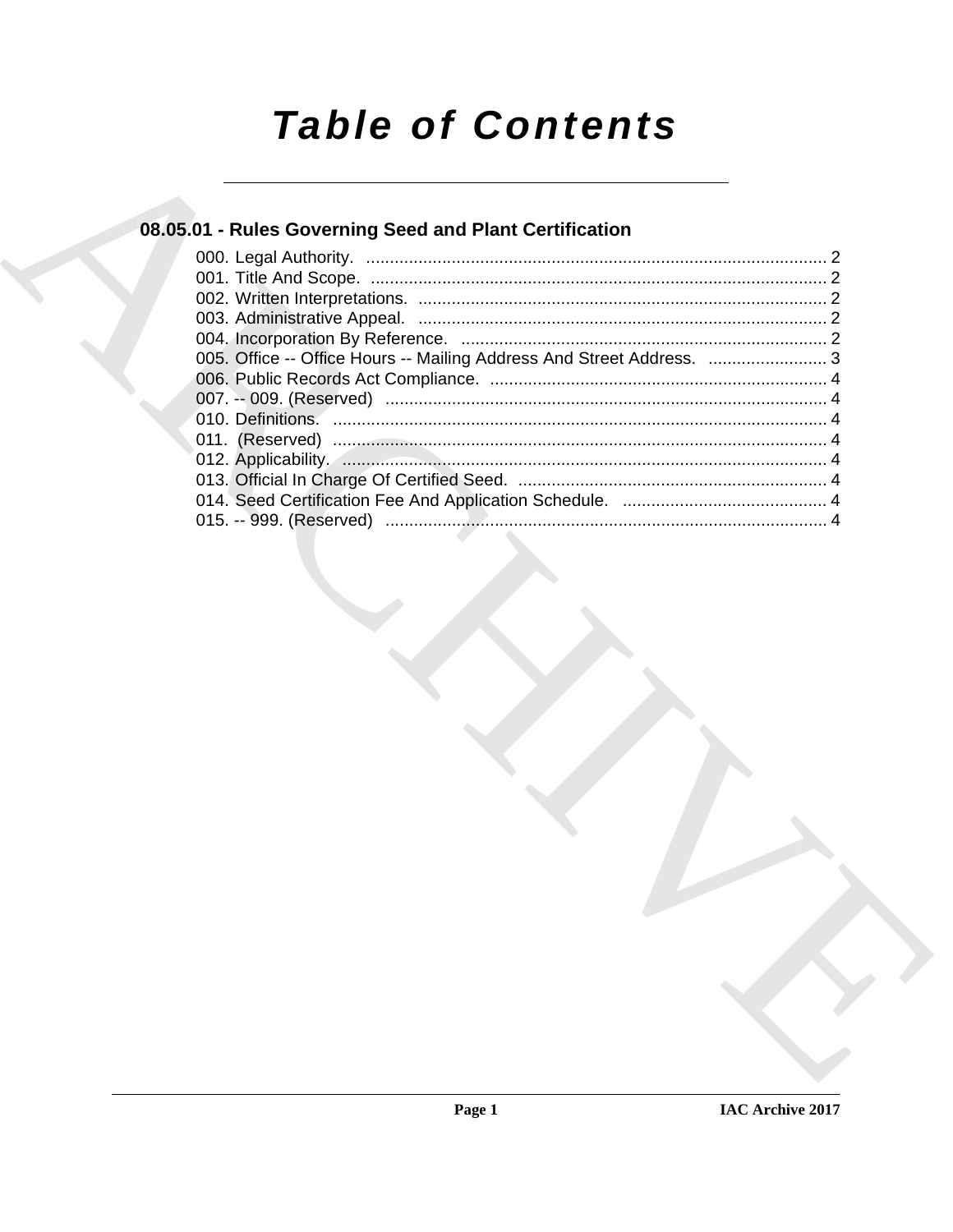#### **IDAPA 08 TITLE 05 CHAPTER 01**

### **08.05.01 - RULES GOVERNING SEED AND PLANT CERTIFICATION**

#### <span id="page-1-16"></span><span id="page-1-1"></span><span id="page-1-0"></span>**000. LEGAL AUTHORITY.**

This chapter is adopted under the authority of Title 22, Chapter 15, Idaho Code.  $(4-6-15)$ 

#### <span id="page-1-17"></span><span id="page-1-2"></span>**001. TITLE AND SCOPE.**

**01.** Title. The title of this chapter is IDAPA 08.05.01, "Rules Governing Seed and Plant Certification," by Idaho Crop Improvement Association, Inc. (4-6-15)

**66.65.01 - RULES GOVERNING SEED AND PLANT CERTIFICATION**<br> **(a)** LEGAL AUTIONATY, where  $\phi$  is the 2. Chepter 15. Edisho Code. (4 6 15)<br>
(b) - T[H](http://www.idahocrop.com/index.aspx)E KNO SCOPE.<br>
(a) - THE KNO SCOPE.<br>
(a) - THE KNO SCOPE.<br>
(a) - THE KNO SCO **02.** Scope. These rules shall govern the standards and procedures for the certification of seeds, tubers, plants, or plant parts in the state of Idaho by the Regents of the University of Idaho through the Idaho Agricultural Experiment Station in the College of Agricultural and Life Sciences and its duly authorized agent, Idaho Crop Improvement Association, Inc., as an agent and instrumentality and servant of the State. (4-6-15)

#### <span id="page-1-18"></span><span id="page-1-3"></span>**002. WRITTEN INTERPRETATIONS.**

In accordance with Section 67-5201(19)(b)(iv), Idaho Code, any written interpretations of the rule of this chapter will be made available at the Idaho State Board of Education office. (4-6-15)

#### <span id="page-1-6"></span><span id="page-1-4"></span>**003. ADMINISTRATIVE APPEAL.**

There is no provision for administrative appeals before the Board under this chapter. Hearing and appeal rights are set forth in Title 67, Chapter 52, Idaho Code.  $(4-6-15)$ 

#### <span id="page-1-7"></span><span id="page-1-5"></span>**004. INCORPORATION BY REFERENCE.**

The following documents are incorporated by reference into this rule. The Idaho Seed and Plant Certification Standards are adopted by the Idaho Crop Improvement Association. Copies of the following documents may be obtained from the Idaho Crop Improvement Association, Inc. website at http://www.idahocrop.com/index.aspx, or from the Idaho Crop Improvement Association, Inc. office. (4-6-15) (4-6-15)

<span id="page-1-14"></span>**01. Prohibited Noxious Seed in Idaho Certified Seed**. The standard Prohibited Noxious Seed in Idaho Certified Seed of the Idaho Crop Improvement Association, Inc., as last modified and approved on March 17, 2015. (3-25-16)

<span id="page-1-15"></span>**02. Seed Certification Fee & Application Schedule**. The Seed Certification Fee and Application Schedule of the Idaho Crop Improvement Association, Inc., as last modified and approved on July 11, 2014. (4-6-15)

<span id="page-1-8"></span>**03. Idaho Alfalfa Certification Standards**. The Idaho Alfalfa Certification Standards adopted by the Idaho Crop Improvement Association, Inc., as last modified and approved on March 17, 2015. (3-25-16)

<span id="page-1-9"></span>**Idaho Bean Certification Standards**. The Idaho Bean Certification Standards adopted by the ovement Association, Inc., as last modified and approved on March 17, 2015. (3-25-16) Idaho Crop Improvement Association, Inc., as last modified and approved on March 17, 2015.

<span id="page-1-13"></span>**05. Idaho Red Clover Certification Standards**. The Idaho Red Clover Certification Standards adopted by the Idaho Crop Improvement Association, Inc., as amended and approved on March 17, 2015. (3-25-16)

<span id="page-1-10"></span>**06.** Idaho Chickpea Certification Standards. The Idaho Chickpea Certification Standards adopted by Crop Improvement Association, Inc., as amended and approved on March 17, 2015. (3-25-16) the Idaho Crop Improvement Association, Inc., as amended and approved on March 17, 2015.

<span id="page-1-11"></span>**07.** Idaho Grain Certification Standards. The Idaho Grain Certification Standards adopted by the op Improvement Association, Inc., as amended and approved on March 17, 2015. (3-25-16) Idaho Crop Improvement Association, Inc., as amended and approved on March 17, 2015.

<span id="page-1-12"></span>**Idaho Grass Certification Standards**. The Idaho Grass Certification Standards adopted by the ovement Association, Inc., as amended and approved on March 17, 2015. (3-25-16) Idaho Crop Improvement Association, Inc., as amended and approved on March 17, 2015.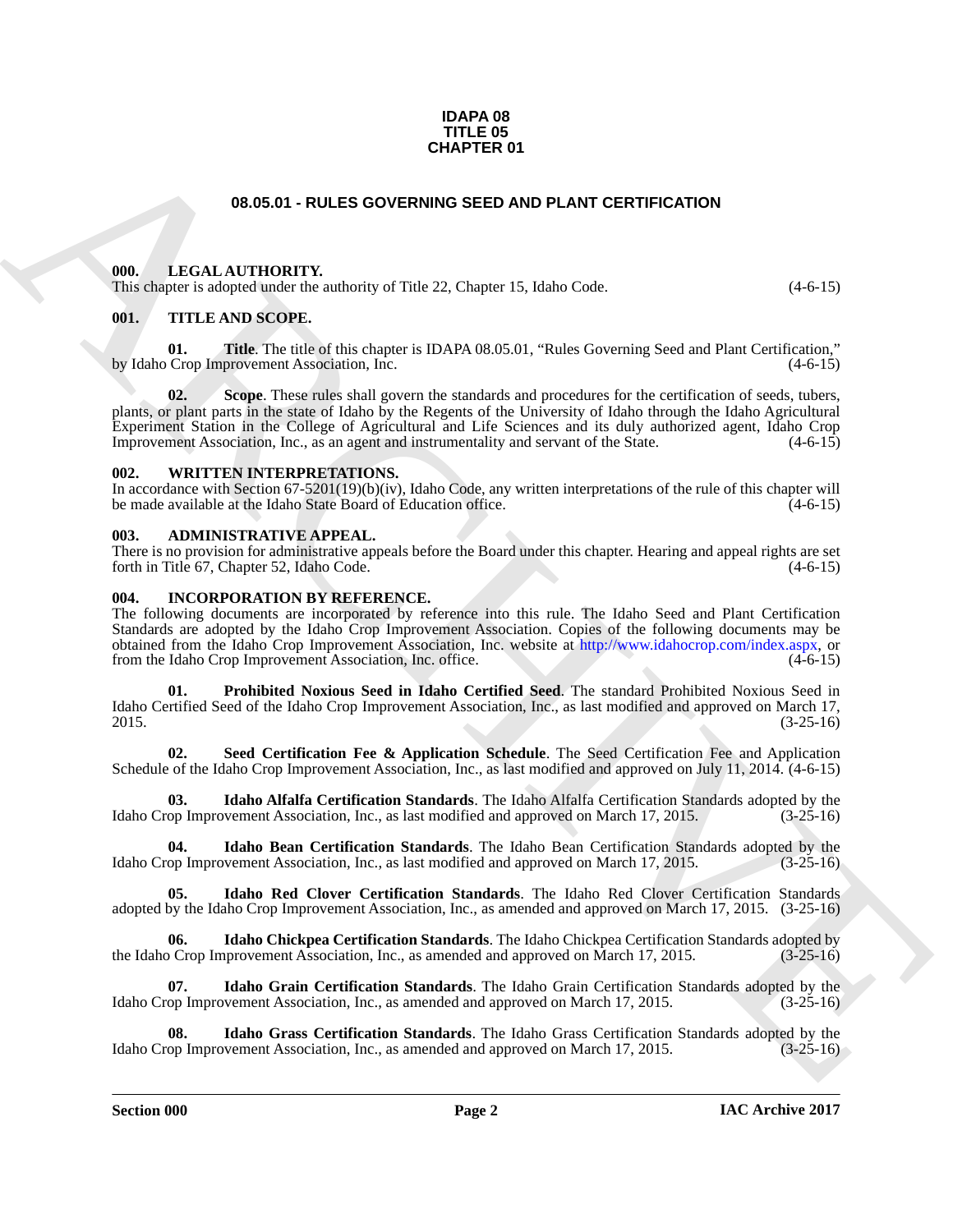<span id="page-2-8"></span>**09. Idaho Rapeseed/Canola/Mustard Certification Standards**. The Idaho Rapeseed/Canola/ Mustard Certification Standards adopted by the Idaho Crop Improvement Association, Inc., as amended and approved on April 26, 2016. (3-29-17)

<span id="page-2-7"></span>**10. Idaho Potato Certification Standards**. The Idaho Potato Certification Standards adopted by the Idaho Crop Improvement Association, Inc., as amended and approved on March 17, 2015. (3-25-16)

<span id="page-2-11"></span>**11. Pre-Variety Germplasm Certification Regulations in Idaho**. The Pre-variety Germplasm Certification Regulations adopted by the Idaho Crop Improvement Association, Inc., as amended and approved March 17, 2015. **(3-25-16)** (3-25-16)

<span id="page-2-3"></span>**12.** Idaho Lentil Certification Standards. The Idaho Lentil Certification Standards adopted by the op Improvement Association, Inc., as amended and approved March 17, 2015. (3-25-16) Idaho Crop Improvement Association, Inc., as amended and approved March 17, 2015.

<span id="page-2-2"></span>**13. Idaho Blue Flax Certification Standards**. The Idaho Blue Flax Certification Standards adopted by the Idaho Crop Improvement Association, Inc., as amended and approved March 17, 2015. (3-25-16)

<span id="page-2-4"></span>**14. Idaho Milkvetch Certification Standards**. The Idaho Milkvetch Certification Standards adopted by the Idaho Crop Improvement Association, Inc., as amended and approved March 17, 2015. (3-25-16)

<span id="page-2-5"></span>**15. Idaho Pea Certification Standards**. The Idaho Pea Certification Standards adopted by the Idaho provement Association, Inc., as amended and approved March 17, 2015. (3-25-16) Crop Improvement Association, Inc., as amended and approved March 17, 2015.

<span id="page-2-9"></span>**16.** Idaho Sanfoin Certification Standards. The Idaho Sanfoin Certification Standards adopted by the op Improvement Association, Inc., as amended and approved March 17, 2015. (3-25-16) Idaho Crop Improvement Association, Inc., as amended and approved March 17, 2015.

<span id="page-2-1"></span>**17. Idaho Birdsfoot Trefoil Certification Standards**. The Idaho Birdsfoot Trefoil Certification Standards adopted by the Idaho Crop Improvement Association, Inc., as amended and approved March 17, 2015. (3-25-16)

<span id="page-2-10"></span>**18.** Idaho White Clover Certification Standards. The Idaho White Clover Certification Standards by the Idaho Crop Improvement Association, Inc., as amended and approved March 17, 2015. (3-25-16) adopted by the Idaho Crop Improvement Association, Inc., as amended and approved March 17, 2015.

<span id="page-2-6"></span>**19. Idaho Penstemon Certification Standards**. The Idaho Penstemon Certification Standards adopted aho Crop Improvement Association, Inc., as amended and approved March 17, 2015. (3-25-16) by the Idaho Crop Improvement Association, Inc., as amended and approved March 17, 2015.

### <span id="page-2-12"></span><span id="page-2-0"></span>**005. OFFICE -- OFFICE HOURS -- MAILING ADDRESS AND STREET ADDRESS.**

Since Growthe Richard Corresponds (According the Growth Corresponds Architects)<br>
Mono Corresponds (According to the basis Corresponds Architects)<br>
Almost Corresponds (According to the basis Corresponds Architects)<br>
Applie **01. Physical Addresses**. The main office of the Idaho Crop Improvement Association, Inc. is located at 429 SW 5th Avenue, Suite 105, Meridian, ID 83642. The branch offices are located at: 1680 Foote Drive, Idaho Falls, ID 83402; 5920 N Government Way, Suite 10, Dalton Gardens, ID 83815; 2283 Wright Avenue, Suite C, Twin Falls, ID 83303. (4-6-15)

**02. Office Hours**. Office hours are 8 a.m. to 5 p.m., Mountain Time, Monday through Friday, except holidays. These office hours apply to each branch. (4-6-15)

**03. Mailing Addresses**. The mailing address for the Idaho Crop Improvement Association, Inc. main office is 429 SW 5th Avenue, Suite 105, Meridian, ID 83642. The branch offices mailing addresses are: 1680 Foote Drive, Idaho Falls, ID 83402; 5920 N Government Way, Suite 10, Dalton Gardens, ID 83815; 2283 Wright Avenue, Suite C, Twin Falls, ID 83303.

**04. Telephone Numbers**. The telephone number for the Idaho Crop Improvement Association, Inc. main office is (208) 884-8225. The telephone numbers for the branches are: Idaho Falls (208) 522-9198; Dalton Gardens (208) 762-5300; Twin Falls (208) 733-2468. (4-6-15)

**05. Fax Numbers**. The fax number for the Idaho Crop Improvement Association Inc. main office is (208) 884-4201. The fax numbers for the branches are: Idaho Falls (208) 529-4358; Dalton Gardens (208) 762-5335;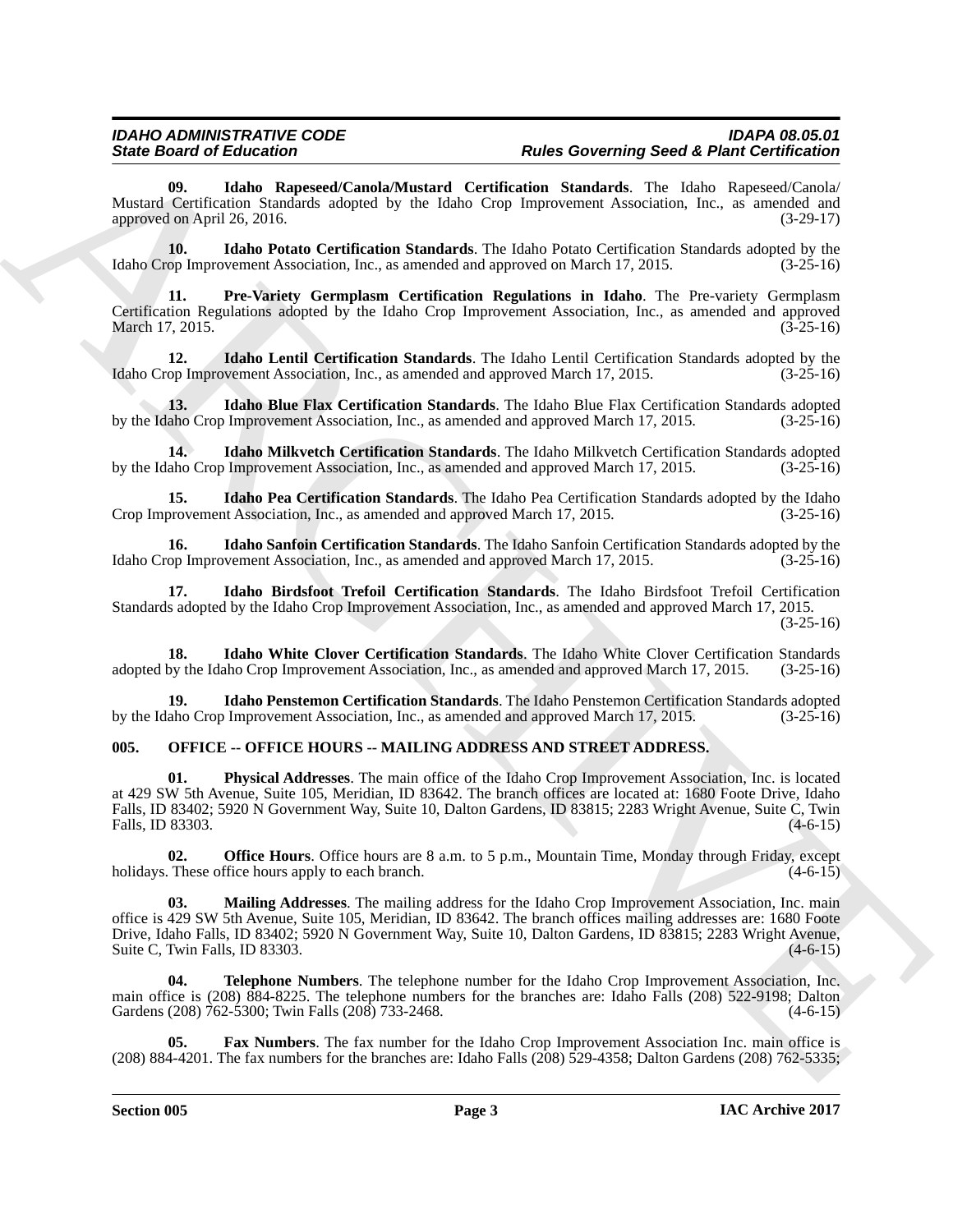Twin Falls (208) 733-4803. (4-6-15)

### <span id="page-3-11"></span><span id="page-3-0"></span>**006. PUBLIC RECORDS ACT COMPLIANCE.**

These rules are public records available for inspection and copying at the Idaho Crop Improvement Association Inc., and the State Law Library. (4-6-15)

#### <span id="page-3-1"></span>**007. -- 009. (RESERVED)**

#### <span id="page-3-9"></span><span id="page-3-2"></span>**010. DEFINITIONS.**

In addition to the definitions set forth in Title 22, Chapter 15, Idaho Code, the definitions found in the standards of the Idaho Crop Improvement Association, Inc., incorporated by reference in Section 004 of these rules, shall apply to these rules.  $(4-6-15)$ 

#### <span id="page-3-3"></span>**011. (RESERVED)**

#### <span id="page-3-8"></span><span id="page-3-4"></span>**012. APPLICABILITY.**

These rules shall apply to all seeds, tubers, plants, or plant parts located in, imported into, or exported from the state of Idaho that have an application for certification properly filed with a seed certification agency of Idaho that have an application for certification properly filed with a seed certification agency.

#### <span id="page-3-10"></span><span id="page-3-5"></span>**013. OFFICIAL IN CHARGE OF CERTIFIED SEED.**

Since Brian of Bristophera Theorem (Section Anti-<br>
The Editor Official Prior Finance Control (1970)<br>
The Editor Control (1970)<br>
Material Prior Finance Control (1970)<br>
Material Prior Control (1970)<br>
(1971)<br>
(1971)<br>
(1972)<br> The Idaho Legislature, at its 35th Session, enacted Senate Bill No. 107, the "Seed and Plant Certification Act of 1959". This Act designated the Regents of the University of Idaho, through the Agricultural Experiment Station of the College of Agriculture, as the seed certifying agency for the State. This Act further gives the Regents of the University of Idaho the authority to designate an agent to administer and conduct the certification program. The Regents of the University of Idaho on April 27, 1959, appointed the Idaho Crop Improvement Association, Inc., as its duly authorized agent to administer and conduct seed certification in Idaho as provided by the Seed and Plant Certification Act of 1959. (4-6-15) Certification Act of 1959.

#### <span id="page-3-12"></span><span id="page-3-6"></span>**014. SEED CERTIFICATION FEE AND APPLICATION SCHEDULE.**

The Idaho Crop Improvement Association may assess a fee to defray the costs of seed testing and administration of the seed certification program. Fees are established through the Idaho Crop Improvement Association, Inc. (4-6-15)

#### <span id="page-3-7"></span>**015. -- 999. (RESERVED)**